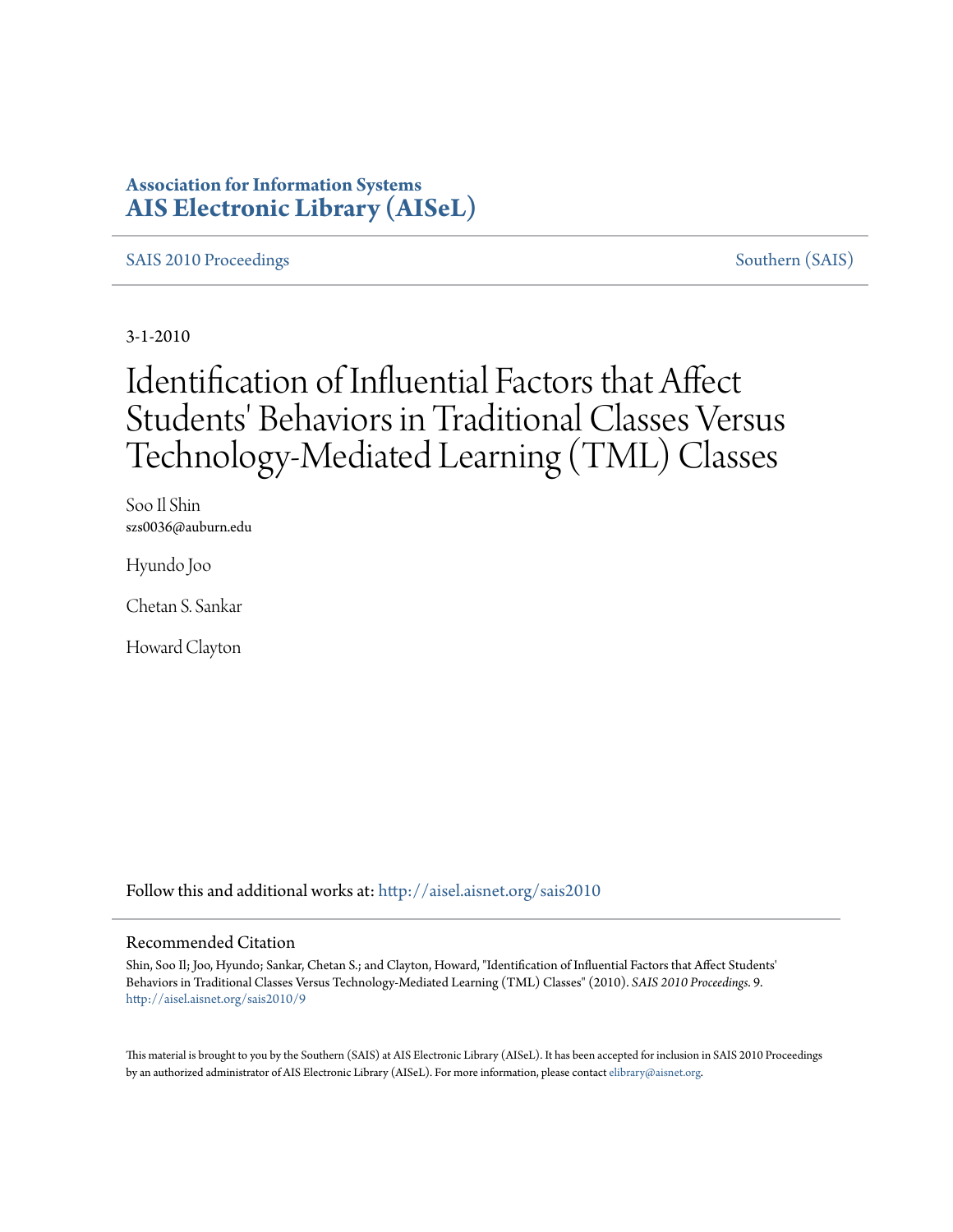# **IDENTIFICATION OF INFLUENTIAL FACTORS THAT AFFECT STUDENTS' BEHAVIORS IN TRADITIONAL CLASSES VERSUS TECHNOLOGY-MEDIATED LEARNING (TML) CLASSES**

**Soo Il Shin** Auburn University szs0036@auburn.edu

**Chetan S. Sankar** Auburn University sankacs@auburn.edu

**Hyundo Joo** Auburn University hzj0003@auburn.edu

**Howard Clayton** Auburn University claythr@auburn.edu

#### **ABSTRACT**

Learning environments are rapidly changing from the traditional setting to include the use of multimedia technology in the classroom. In the past, researchers studied how the use of technology as a learning tool affects students' learning and performance. There are, however, few studies that report students' learning behavior in technology based learning environments. The purpose of this study is to find out whether or not there are any unique behaviors exhibited by students that are related to a different learning environment. In this study, two researchers observed two undergraduate elementary statistics classes (traditional class versus Technology-Mediated Learning (TML) class), and documented student behavioral differences between them. The data included quantitative and qualitative observations based on specific behavior categories. The results of the analysis lead to identification of six influential factors that affect students' learning behaviors in different learning environments. Implications of results for both educators and administrators are discussed.

#### **Keywords**

Technology-mediated learning, observation, student behavior

#### **INTRODUCTION**

While Technology-Mediated Learning (TML) has been studied by psychology or educational researchers, Information Systems (IS) researchers have also been investigating TML in terms of educational and learning effectiveness. Due to the job market's evolving business environment, the influx of students to business school has also increased the number of students learning using TML as opposed to learning in a traditional classroom (Gemeinhardt, 2002). In a TML study, researchers have sought to answer "How does technology enhance learning?" (Alavi and Leinder, 2001, p. 5) Typically, TML is defined as "a learning experience that is significantly moderated through the use of information and communication technology" (Alavi and Gallupe, 2003, p. 140). Under this definition, most TML studies by IS researchers compared the learning outcomes of the traditional classroom and TML classroom by employing IT instructional methodology (Alavi and Leinder, 2001). TML researchers have investigated whether the use of technology made any significant difference in student learning outcomes when compared with traditional teaching methods (Alavi, 1994; Leidner and Fuller, 1997; Leidner and Jarvenpaa, 1993). Unfortunately, the results have not been consistent. Some researchers proposed that the learning environment did not have any effect on students' learning abilities; additionally, some researchers stated that the TML methodology fails to elicit more effective learning results than individually different technology, student's characteristics, and instruction methodology (Hsiao et al., 2006). For example, Mintu-Wimsatt (2001) compared student course evaluations between students in a traditional, face-to-face classroom and those in a TML classroom. The results indicated that students in the TML classroom gave lower class ratings than did the students in the traditional classroom. One recent study also concluded that there were no differences in terms of learning effectiveness and student satisfaction between computer-mediated instruction (CMI) and lecturemediated instruction (LMI) (Jamero, Borghol, and Mihm, 2009). However, other researchers believe that the use of technology can improve students' learning abilities (Bull et al., 1998). Several previous TML studies have focused on the input-output designs rather than employing the theoretical background (Gupta and Bostrom, 2009); therefore, those studies suffered from a lack of appropriate, comprehensive theoretical guidelines for further study. Recently, Gupta and Bostrom (2009) suggested a theoretical model by adopting the Adaptive Structuration Theory (AST), which "has a global perspective that encompasses the important elements of the learning phenomenon and can use theories from educational psychology" (Gupta and Bostrom, 2009, p. 707). Hsiao et al. (2008) tested Alavi and Leinder's model by employing a case study; they concluded that learning context and psychological foundation was the key to TML's effectiveness, as well as technological features and instructional method (Hsiao et al., 2008). Regarding the performance perspective in a TML study, most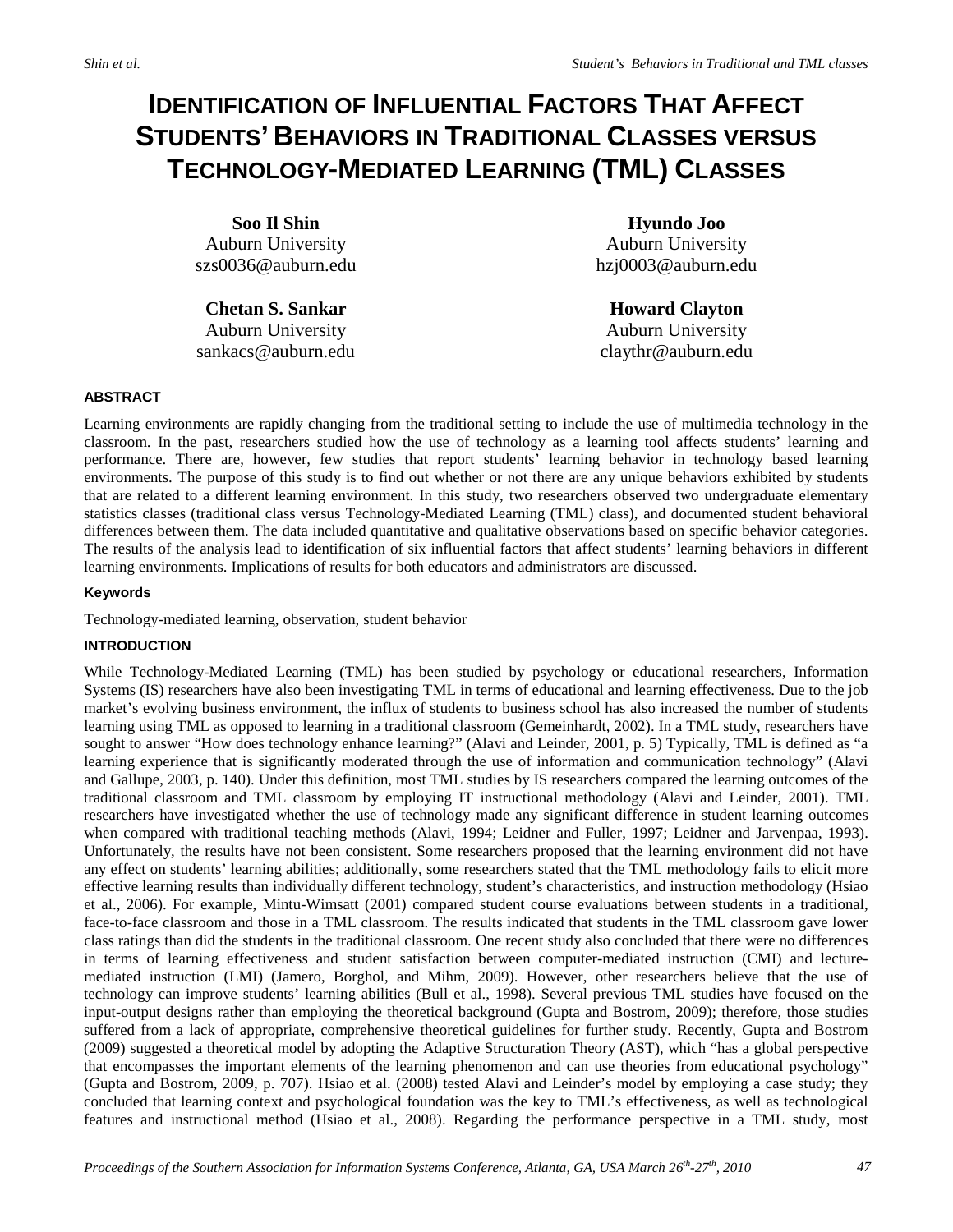measures of learning performance involved only the students' self-reported learning outcomes or final grades; therefore, the significance of these learning behaviors on the final learning outcome has been questioned. The TML studies indicated that the outcomes of learning effectiveness were highly dependent on students' individual characteristics (Alavi and Leinder, 2001); therefore, direct observation of classes is an excellent methodology to use when attempting to understand student behaviors and characteristics in various classroom environments (Mehan et al., 1982; Turanli and Yildirim, 1999).

Using this premise, this research study used the observation methodology (Rose et al., 2005) to increase understanding of students' behavior (Mehan et al., 1982). The objectives of this study are to 1) employ observers to compare student behavior in two different Introduction to Statistics classes (traditional vs. TML classes), 2) identify student behavioral differences in the two classes, and 3) classify these observations into factors that show how students retain knowledge as well as those factors that foster interaction between the instructor and students. The following sections describe the research design, results of the class observations, and, the findings of the study. The final section concludes the paper and provides implications for educators.

#### **RESEARCH DESIGN**

#### **Contents Covered In Classes**

The research study was performed in an Introduction to Statistics for Business and Economics class. The class contents covered in both the traditional and TML classes were identical and used the same textbook. The topics covered included: 1) how to gather, summarize, or describe data; 2) how to make statistical inferences about a population based on sample information; and 3) what kinds of statistical analyses are appropriate and necessary to answer particular questions.

#### **Observation Environments**

The observation environments of the current study are presented in Table 1 below. Traditional class refers to a classroom where an instructor teaches contents. As a supplemental tool, an instructor console (i.e., an instructor computer and document projector) is provided in the classroom. In the TML class, the instructor teaches contents using MS Excel spreadsheets in a computer lab while simultaneously giving verbal explanations. Each student has access to a computer where he/she is capable of emulating what the instructor does using his/her own computer.

|                              | <b>Traditional Class</b>                              | Technology-Mediated Learning Class                                 |  |
|------------------------------|-------------------------------------------------------|--------------------------------------------------------------------|--|
| Instructional Methods        | Listening to a lecture and taking notes               | Listening to a lecture and working with MS Excel                   |  |
| <b>Classroom Environment</b> | Traditional classroom<br>(with an instructor console) | Computer lab<br>(with an instructor console and student computers) |  |

#### **Table 1. Experimental research design**

#### **Observation Subject**

Two sections of an introductory statistics classes for undergraduate students were taught at a large southeastern university. The traditional class had an enrollment of 47 students whereas the TML class had 23 students.Due to the limited capacity of a computer lab, fewer students were enrolled in the TML class than in the traditional class. Students were not allowed to cross over to the other class during the semester. Lectures were given to both classes every Tuesday and Thursday and lasted 75 minute each during the semester.

#### **Observation Instrument and Process**

The researchers designed an observation instrument based on past research and consultation with other educational experts (available from authors). Observational data were split into two categories: quantitative observations and qualitative observations. The quantitative observations consisted of class-related behaviors, class-unrelated behaviors, and overall attentiveness. As every class began, observers initially checked student attendance. Then, during class hours, observers counted the frequencies of both class-related and class-unrelated students' behaviors. Observers also checked student attentiveness using a 5-point scale ranging from poor (1) to excellent (5) at three points during the class period. For qualitative observation data, observers noted any noticeable student behaviors or activity in the classroom. Observers were allowed to stand up and watch the students' behaviors as long as this did not disrupt the class. Any participation, however, was not permitted. The two observers attended the TML classroom for a total of 24 class days (total 1800 minutes) and the traditional classroom for 12 class days (total 900 minutes). To prevent the inconsistence of recording observations during the semester, the two observers summarized their observation forms every two weeks and made necessary modifications so that the data collection was completely consistent.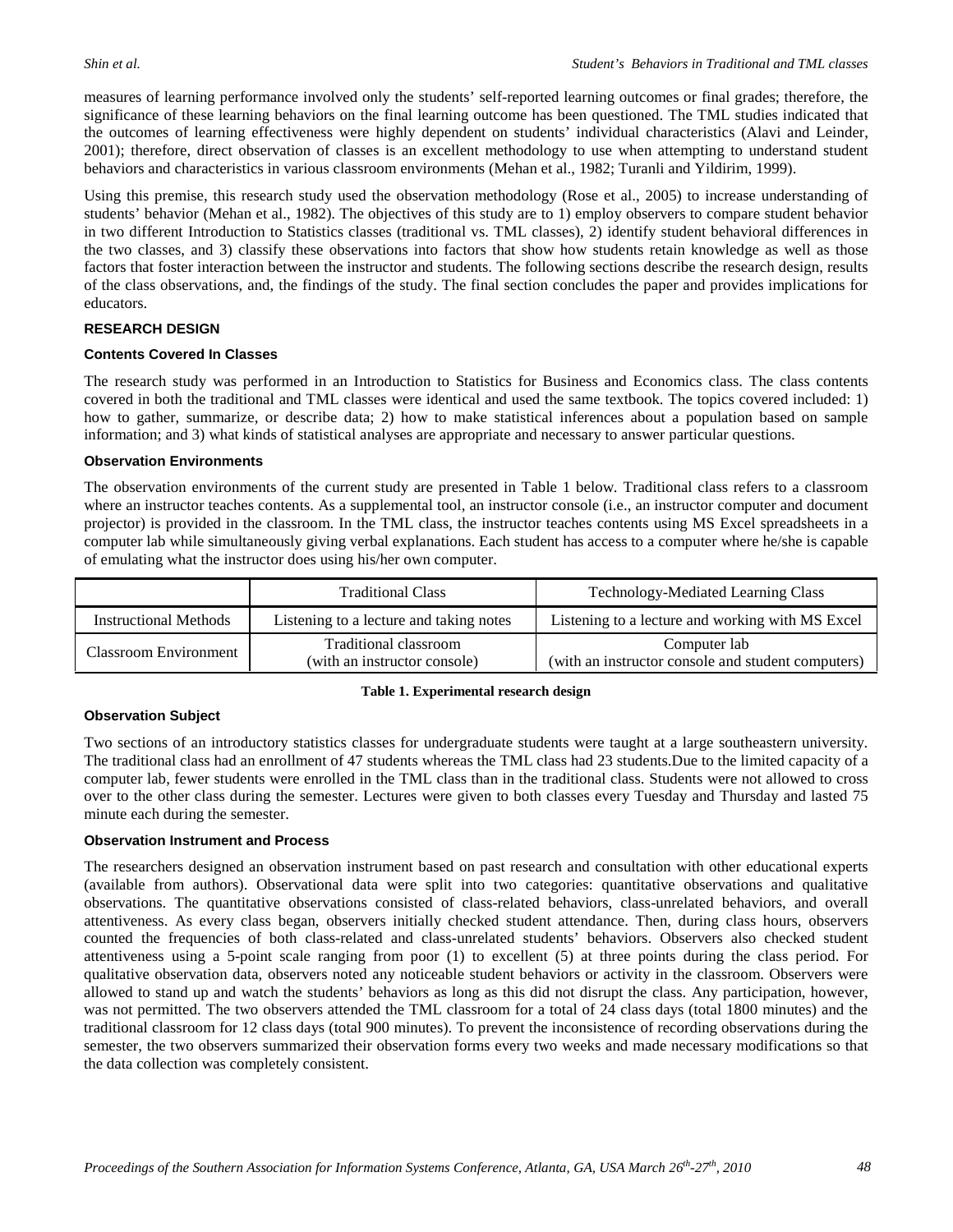### **RESULTS**

#### **Observations**

The results of quantitative observation are shown in Table 2. First, for the quantitative results of class-related behaviors, the TML class had a higher attendance rate than the traditional class (80% and 75%, respectively). In terms of the average number of students who "attempt to verbally answer question posed by the instructor," the rate of answering questions was 20% in the traditional class, a 2% drop when compared to the TML class. However, the rate of asking questions was 15% higher in the traditional class than the TML class (26% and 11%, respectively). The average number of students who were able to "help a classmate with a computer or calculation task, understand a concept, and interpret a question" had a 6% higher rate in the TML class over the traditional class (11% and 5%, respectively). Second, the results are described with respect to the class-unrelated behavior. The average number of students who were "doing work from another course" was 9% higher in the TML class than in the traditional class (11% and 2%, respectively). An average of 14% of students in attendance who were "sleeping or conducting running conversation with neighbor" were observed in the traditional class with the rate decreasing by 3% in the TML class, which was 11%. The average number of students who were "surfing web or reading email" was 15% higher in the TML class than in the traditional class (27% and 8%, respectively). "Daydreaming" was 6% more prevalent in students attending the traditional class compared with the TML class (11% and 5%, respectively).

| Categories                       | <b>Items</b>                                                                                           | <b>Traditional class</b> | TML class |
|----------------------------------|--------------------------------------------------------------------------------------------------------|--------------------------|-----------|
| Attendance                       | Total in attendance                                                                                    | 35 (75%)                 | 18 (80%)  |
| Class-related<br>behaviors       | Attempt to verbally answer a question posed by the instructor                                          | 7(20%)                   | 4(22%)    |
|                                  | Ask a question about the material                                                                      | 9(26%)                   | $2(11\%)$ |
|                                  | Help a classmate with a computer or calculation task, understand a<br>concept, or interpret a question | 2(5%)                    | $2(11\%)$ |
| Class-<br>unrelated<br>behaviors | Doing work from another course                                                                         | $1(2\%)$                 | $2(11\%)$ |
|                                  | Sleeping or conducting running conversation with neighbor                                              | 5(14%)                   | $2(11\%)$ |
|                                  | Surfing web or reading email                                                                           | 3(8%)                    | 5(27%)    |
|                                  | Daydreaming                                                                                            | $4(11\%)$                | 1(5%)     |
| Attentiveness                    | Overall attentiveness on 5-point scale at $10th$ minute                                                | 5                        | 4         |
|                                  | Overall attentiveness on 5-point scale at $40th$ minute                                                | 4                        | 4         |
|                                  | Overall attentiveness on 5-point scale at $70th$ minute                                                | 4                        | 4         |

#### **Table 2. Quantitative description of observations**

No significant attentiveness differences were found at the  $10^{th}$ ,  $40^{th}$  and  $70^{th}$  minutes after the start of class between the two classes. In addition, qualitative observations were written by the observers at the end of each class and summarized.

#### **FINDINGS**

#### **Quantitative Observation**

| Categories      | Higher-rated items between class types |                            |  |
|-----------------|----------------------------------------|----------------------------|--|
|                 | <b>Traditional Class</b>               | <b>TML Class</b>           |  |
| Class-related   | <b>Asking Questions</b>                | Attempt to answer question |  |
| behaviors       |                                        | Helping other students     |  |
| Class-unrelated | Sleeping and Conversation              | Doing other course work    |  |
| behaviors       | Daydreaming                            | Web-surfing and emailing   |  |

#### **Table 3. Higher-rated items between class types**

Table 3 summarizes findings. These two categories indicate that the students in the TML class responded more readily to the instructor and interacted more freely with other students than those who were in the traditional class; however, the students in the TML class showed more passive attitudes in terms of asking the instructor questions compared with the traditional class. Likewise, two items in the class-unrelated behaviors category also had recorded rates higher in the TML class than in the traditional class: "Doing work from another course" and "Surfing web or reading email." Two other class-unrelated behaviors, "Sleeping or conducting running conversation with neighbor" and "Day dreaming," showed higher rates in the traditional class than in the TML class.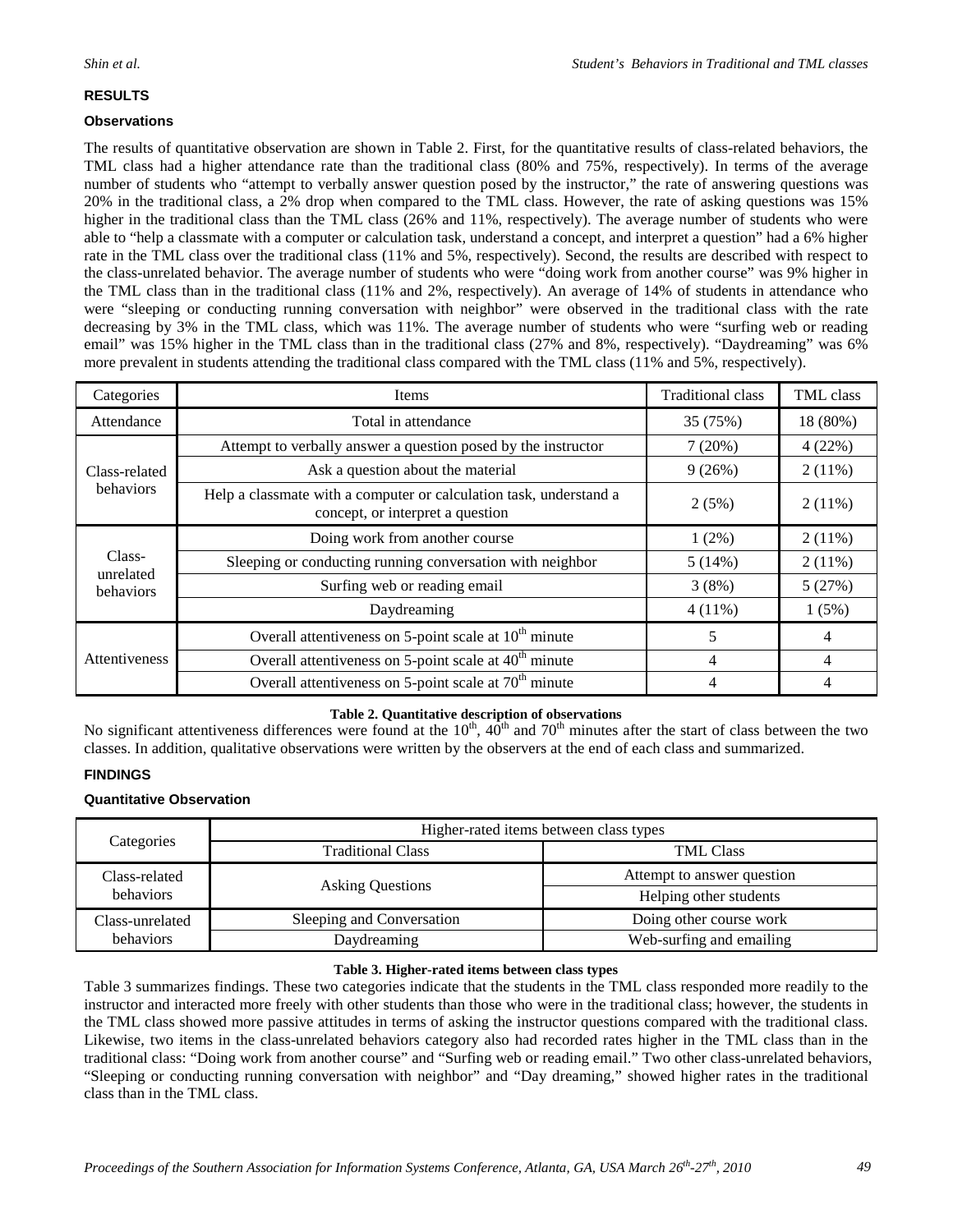#### **Qualitative Observation**

Based on the observations, the results were analyzed and led to the identification of six influential factors under the categories of student learning and interaction between the instructor and students. We describe each of these categories (Table 4).

#### **Student Learning**

Student learning is divided into three factors: understanding content, attentiveness, and lose track of lecture. First, we define these factors. Understanding the content is defined as the students' understanding of new concepts by their responses during the lecture (i.e. nodding, confirming by question, and explaining to others). Second, attentiveness is defined as how much students concentrated on other activities during the instructor's lecture. Last, lose track of the lecture was defined by the accessibility and availability of reference and the frequency of referring to the material when they seem to have trouble understanding. Students in the TML class used spreadsheets as a reference material; however, students in the traditional class used their notebook as a major reference material.

| Categories                                          | <b>Influential Factors</b>                 | <b>Student Behaviors</b>                                                  |                                                                     |  |
|-----------------------------------------------------|--------------------------------------------|---------------------------------------------------------------------------|---------------------------------------------------------------------|--|
|                                                     |                                            | <b>TML Class</b>                                                          | <b>Traditional Class</b>                                            |  |
| Student<br>Learning                                 | Understanding content                      | Rare Responses                                                            | <b>Slightly Better Responses</b>                                    |  |
|                                                     | <b>Attentiveness</b>                       | Low                                                                       | High                                                                |  |
|                                                     | Lose track of the lecture                  | Harder to recall                                                          | Easily recall                                                       |  |
| Interaction<br>between<br>instructor and<br>student | Distance between instructor<br>and student | The shorter the distance, the better the responses received from students |                                                                     |  |
|                                                     | Eye contact                                | Less eye contact                                                          | More eye contact                                                    |  |
|                                                     | Seating pattern                            | No effect                                                                 | More attentiveness and<br>participation by front-seated<br>students |  |

#### **Table 4. Influential factors toward student behaviors**

#### *Understanding the content*

During the semester, it was observed that students in the traditional class showed better responses, implying they better understood the lecture content. Comparatively, in the TML class, rather than understand the concepts, students tended to concentrate more on how to emulate the spreadsheet what the instructor did.

#### *Attentiveness*

When the instructor verbally explained concepts, students were more attentive in the traditional class than in the TML class. Students in the TML class possibly assumed that working on the spreadsheet was considered a classroom activity, resulting in less attentiveness than when they were not working on the spreadsheet.

#### *Lose track of lecture*

Students in the traditional class seemed to easily catch up on new materials delivered regardless of whether or not previous lectures were missed. Students in the TML class, however, gave the impression of having difficulty understanding the lecture once they lost track of the lecture. The observations appeared to show that students in the traditional class always brought their textbook and continuously took notes as their references. On the other hand, the students in the TML class rarely took notes while working on the spreadsheet. Accordingly, they seemed to have a limited access to written references on their encountered-difficulties. There were also differences in terms of understanding the problem-solving process. The students in the traditional class appeared to easily understand the problem-solving process by referring to their notebooks, but the students in the TML class appeared to have difficulties following the steps of a problem-solving procedure. Rarely, students looked up the written references but most students did not. Whether students had the references on their hand or not affected the frequency in which the instructor's questions were answered. The students in the traditional class often looked up the references while they strived to answer the questions, but students in the TML class usually did not attempt to answer at all.

#### **Interaction between Instructor and Student**

This category had three factors: maintaining eye contact, distance between instructor and students, and seating pattern. We describe the results for each of these factors.

#### *Maintaining eye contact*

While most of students in the traditional class concentrated their attention on the instructor during lecture hours, students in the TML class looked at either the projected screen where the instructor's key strokes appeared, or at their computer monitors.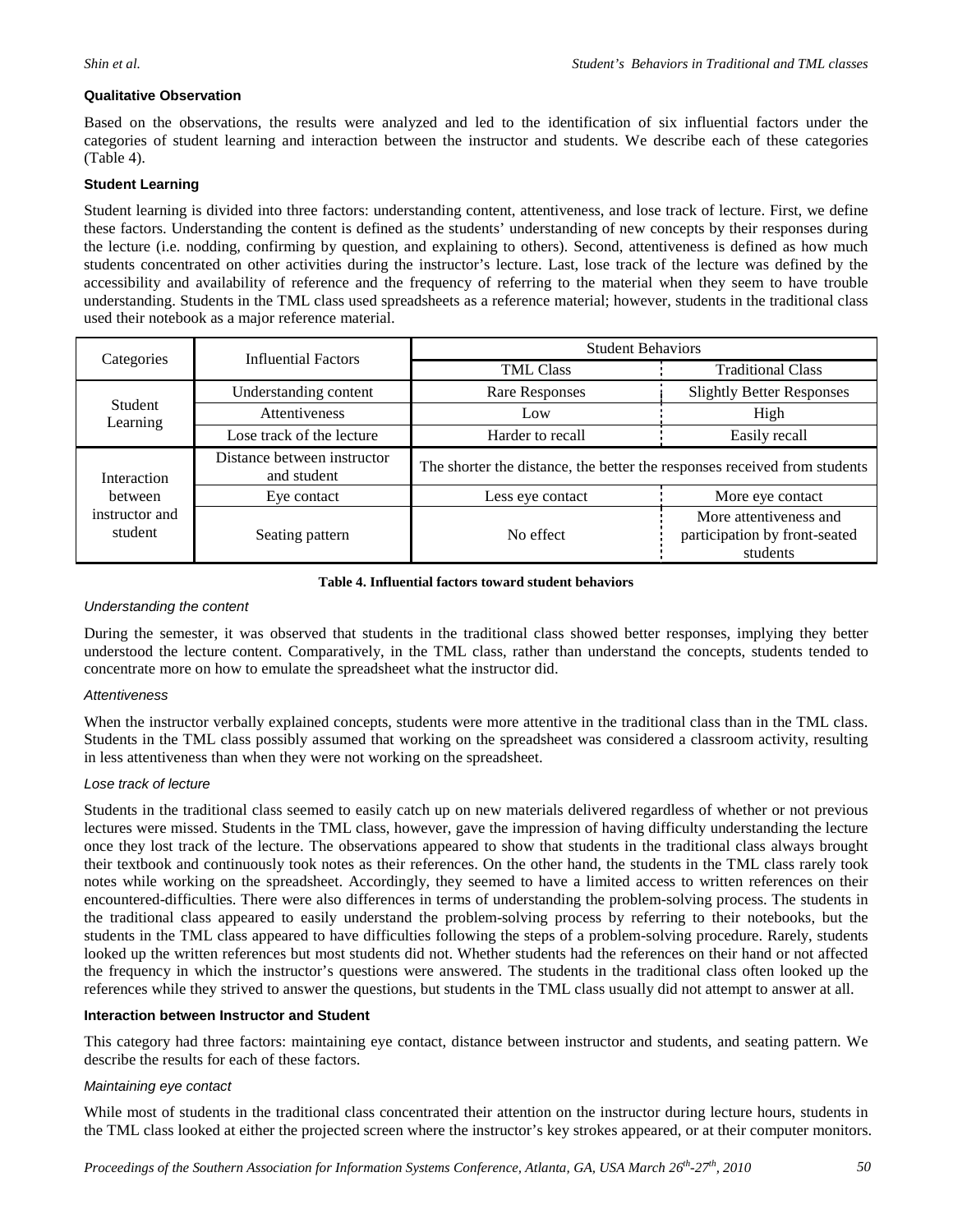Those differences dictated how frequent the chances of eye contact with the instructor were. Likewise, the instructor spent a large portion of the lecture time on operating the spreadsheet to lead the lecture; consequently, the instructor rarely had the chance to make eye contact with the students in either class.

#### *Distance between the instructor and students*

The class attentiveness increased when the instructor approached the students in both the traditional and TML class settings. If the instructor walked close to the students, then the students turned their attention more on the lecture or operated the spreadsheet program in a more serious manner. In addition, the student who was located closest to the instructor appeared to have better response rates than students who sat some distance away. Students also returned to the lecture very quickly when they were distracted from other work if the instructor approached them.

#### *The seating pattern and response rates*

The seating patterns were self-selected because students could freely take a seat at any place in both the traditional and TML classes. The seating patterns were different in every class. However, most of seating patterns were a U- or D-shape in the traditional class. Interestingly, the response rate of questions depended on the seating patterns in the traditional class. Most of answers came from the students who sat in the first three rows and rarely from the very back of the classroom. Additionally, if the instructor stood in the left corner, the left-side-seated students answered most of the questions. Likewise, right-sideseated students behaved in the same way if the instructor headed to the right corner of the classroom.

#### **IMPLICATIONS**

#### **Implications for Educators**

The results of this study have several implications for educators in designing classes and delivering them. First, the students' behavior and attitude toward lectures were affected by the instructors' behavior: 1) limited eye contact allows the easy distraction of students' attentiveness, and 2) a shorter distance between the instructor and students caused students to concentrate more on the lecture in both the traditional and TML class settings. Second, the observations showed that the traditional classroom appeared to be a more effective learning environment since students offered more responses to questions, did not fall behind in lectures, and easily looked up references. Third, providing Internet access to the students during the classes seemed to be a less effective learning environment because students surfed the web for personal work rather than working on lecture-related topics.

#### **Implications for Administrators**

While reviewing the observations, the current study discovered that the seating design of a classroom and placement of computer equipment had an impact on students' learning behaviors. First, the computer equipment setting can be positioned to get more students' attention on the lecture. There are more chances to make eye contact with the instructor if the computer display is placed under the desk in the TML classroom. Second, the design of seats needs to be effective so that effective communication between the instructor and the students can happen.

#### **LIMITATIONS AND FUTURE RESEARCH**

This research has several limitations. First, two observers viewing the same situation might evaluate the same behavior differently. To minimize these discrepancies, observers reviewed each other's observations on a regular basis and adjusted the standpoint for future observations. However, despite this effort, we cannot disregard subjectivity of observations. Second, one observer only attended the computer-environment classroom and the other observer attended both the traditional class and the TML class. Attending both the classes might serve to create a different perspective for the observer when that observer sees some phenomenon take place in both classes.

This study uses a less rigorous research framework and brings a sense of thoroughness (not rigor) to the research. This study needs to be extended to include student-performance pegged observations. Future study needs to exhibit rigor in methodology and model proposition. Statistical analysis needs to go deeper than the surface treatment of the data collected. Effectual outcomes are needed for creating and substantiating interventions that could follow a research of this nature.

#### **CONCLUSIONS**

This paper is the result of observational research conducted in two classroom settings: a traditional classroom and a TML classroom. The purposes of this study were to compare student behaviors in two different Introduction to Statistics classes via observation. The students in the traditional classroom performed more class-related activities than did the students in the TML classroom. While both the traditional classroom and the TML classroom allowed students to learn independently, this research indicates that the traditional classroom provides a better learning environment for the study of Introduction to Statistics. Many existing studies point out that TML results in better learning performance. However, the results of this study suggests otherwise (i.e. Ozdemir et al., 2008; Hsiao et al., 2009, etc.). In this study, one of the problems of TML classroom is that it allowed students to access the Internet during class time. Observers noticed that students seemed to be easily attracted